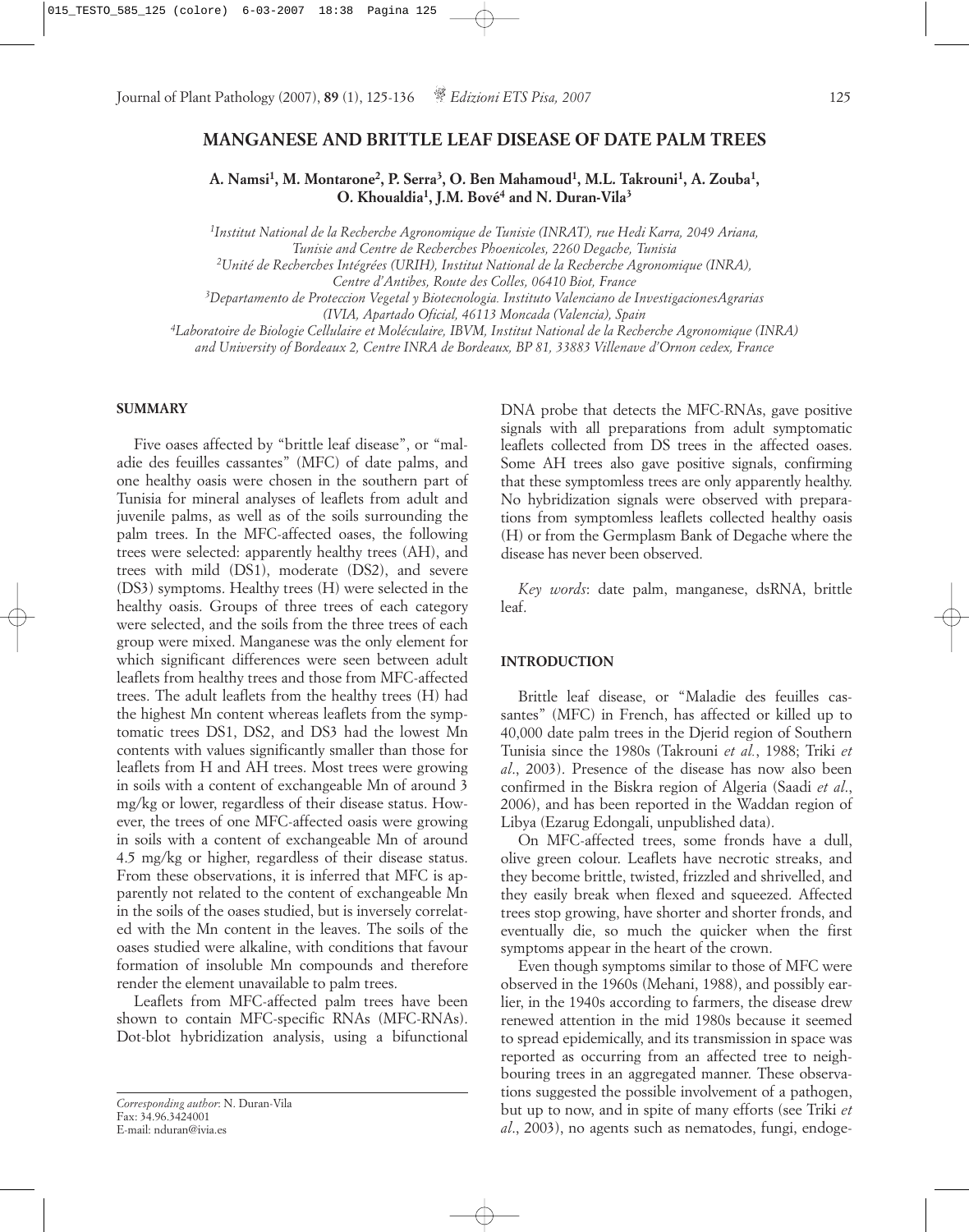nous and exogenous bacteria, viruses and viroids, could be found to be associated with MFC. Also, no epidemiological studies have been conducted to determine how the disease is transmitted in space and time.

In the late 1980s, brittle leaflets from MFC-affected trees were shown to be deficient in manganese (Mn) (INRAT-Tunis, unpublished data, 1987; McGrath, 1988). Interestingly, Mn deficiency is a common problem in ornamental palms growing in the alkaline soils of south Florida, and is caused by the element's insolubility at high pHs (Broschat and Meerow, 1992).

The soils from the southern Tunisian oases have also high pHs, ranging from 7.4 to 7.8 (Riahi Sassi *et al*., 1998), and the possibility of MFC being related to unavailability of Mn in the soil gained interest again. Soils from oases free of MFC were found to have ~1 ppm of available Mn and ~69 ppm of total Mn, while oases with MFC-affected trees had less than 0.58 ppm of available Mn and 16 to 28 ppm of total Mn. However, in affected oases, the soils from the vicinity of apparently healthy trees had less available Mn (0.28 to 0.34 ppm) than soils from severely affected trees (0.49 to 0.58 ppm) (Riahi Sassi *et al*., 1998). Regarding the Mn content of adult leaflets (Deglet Nour variety), those from healthy trees growing at the date palm Research Center at Degache had as much as 23 ppm of Mn (100%); leaflets from apparently healthy trees in MFC-affected oases at Nefta and Tozeur contained 10 ppm of Mn (43.5%), while brittle leaflets from mildly and severely affected trees had approximately the same amounts of Mn, 6 to 8 ppm (26.9 to 34.8%) (Riahi Sassi *et al*., 1998). Similar values were obtained for leaflets of the Tezer Zit variety.

Even though the above figures indicate that MFC-affected trees grow in soil with low available Mn, and that leaflets from such trees are deficient in Mn, they do not undoubtedly prove that Mn deficiency is the cause of MFC. Indeed, only two MFC-affected oases were studied, Nefta and Tozeur, and the numbers of soil and leaflet samples used were too small to allow statistical analysis of the data. Also, if MFC is caused by Mn deficiency, applications of Mn by trunk injections or foliar sprays, rather than soil applications, must be able to control MFC. Trunk injections of Mn sulphate have been carried out previously (Ben Mahamoud, personal communication), but whether the trees recovered or not has not been clearly documented. For these reasons, large numbers of soil and leaflet samples from one healthy and five MFC-affected oases have now been analysed and submitted to statistical analyses. Leaflets from adult as well as young emerging fronds were used.

Previous studies have indicated that adult leaflets from MFC-affected trees contain two populations of small, host-derived, single-stranded and double-stranded RNAs (MFC-RNAs), the sequences of which are homologous to chloroplast gene sequences. One RNA population carries sequences present in the intergenic region located between the tRNA-Arg gene and the rRNA 5S gene, while the other has sequences of the *atpE* gene*.* The MFC-RNAs can be used as molecular markers of the disease (Triki *et al*., 2003; Namsi *et al.*, 2006). In the present work, all leaflet samples used for chemical analyses were also examined for presence of the MFC-RNAs by molecular hybridization using a bifunctional DNA probe.

# **MATERIALS AND METHODS**

**Oases.** The healthy date palm oasis was located near Nefta and designated "Nefta –" (Société civile de mise en valeur agricole Essif Lakhdar). The five MFC-affected oases were selected according to different degrees of MFC incidence, and designated "Nefta +" (Remada, moderatedly affected: 25%), "Tozeur" (Helba, moderately affected: 29%), "Hamma" (Hamman, severely affected: 37%), "Kebili" (Fatnassa, weakly affected: 7%), and "Tamerza" (Brick, very weakly affected: 4%) (Fig. 1).

**Selection of palm trees.** In each MFC-affected oasis, palm trees with different degrees of symptom severity were identified: apparently healthy, symptomless trees (designated AH), trees with mild symptoms (DS1), moderate symptoms (DS2), and severe symptoms (DS3). In each affected oasis, 18 trees were selected. In the MFC-free Nefta – oasis, 9 healthy trees (H) were chosen. DS1 trees were those in which less that 1/3 of the palms showed symtoms; DS2 trees had 1/3 to 2/3 of the palms showing symptoms, and DS3 trees had more than 2/3 of the palms showing symptoms. Table 1 indicates for each oasis the type, cultivar and number of trees selected. We selected 99 trees in all. Most trees were of the "Deglet Nour" variety, but there were also "Kenta" trees in the Hamma oasis, and "Alig" trees in the Kebili oasis.

**Leaflet Samples.** On each one of the selected trees, one sample of leaflets was collected from the central part of adult fronds, and one sample from still white, juvenile fronds. It was checked that the adult fronds selected on MFC-affected trees had symptoms, and that their leaflets were brittle.

**Soil samples.** For each selected tree, one soil sample was collected at 20 cm depth, and a second one at 80 cm depth, where most of the roots occur. The "20 cm" samples from a group of three similar trees were mixed, as were the "80 cm" samples. Each final soil sample was thus combined from a group of three similar trees. For the Nefta – oasis, similar samples were obtained from 3 groups, each of 3 healthy (H) trees. For each one of the following four MFC-affected oases: Nefta +, Tozeur, Hamma, and Kebili, the final soil samples came from 3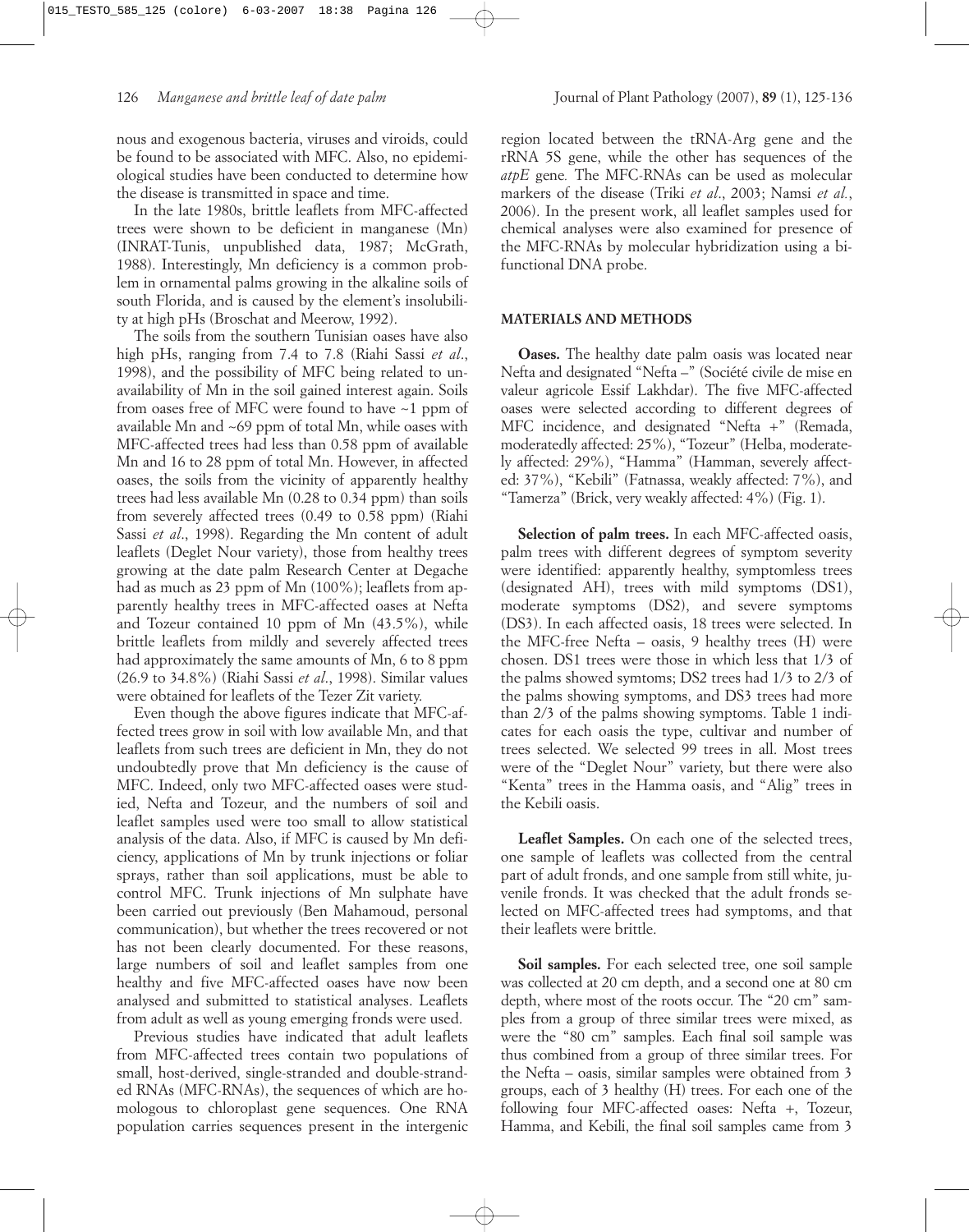

**Fig. 1.** Map of Tunisia with the Djerid region boxed (**A**) and enlarged to see the location of the oases studied (**B**).

groups of apparently healthy (AH) trees and 3 groups of trees with disease symptoms (DS1, DS2, DS3). For the less-affected Tamerza oasis, there were 4 groups of AH trees and only 2 groups of DS trees (DS1, DS2). The total number of final soil samples amounted to 33.

**Soil analysis.** Soils were analysed by the INRA Soil Analysis Laboratory (273, rue de Cambrai, 62000 Arras, France). The following analyses were done:  $pH$  in  $H<sub>2</sub>O$ and in KCl, total nitrogen, organic carbon, cation exchange capacity, total CaCO<sub>3</sub>, extractable  $P_2O_5$ , ammonium acetate-exchangeable  $\dot{K}_2O$ , CaO, MgO, Na<sub>2</sub>O and exchangeable Mn, EDTA extractable total Mn and boiling water-soluble B.

**Mineral analysis of leaflet samples.** Leaflet samples were cleaned, dried at the CRPh of Degache and ground at the URIH laboratory, Antibes. After dry mineralisation and solubilization, K, Ca and Mg analyses were done by the URIH laboratory and N, P, Fe, Mn, Cu and Zn by the *Unité de Service et de Recherche en Analyses Végétales et Environnementales* (USRAVE; IN-RA research centre, 71, ave. E. Bourlaux, BP 81, 33883 Villenave d'Ornon, France). P, K, Ca and, Mg, Fe, Mn, Cu, and Zn were determined by ICP-AES, and N, by the Dumas method.

**Chemical analysis of irrigation water.** Water samples were collected from the wells used for irrigation in the

|  |  |  |  |  |  |  | Table 1. Palm trees from which samples were collected in the six selected oases. |  |  |  |  |
|--|--|--|--|--|--|--|----------------------------------------------------------------------------------|--|--|--|--|
|--|--|--|--|--|--|--|----------------------------------------------------------------------------------|--|--|--|--|

| Oases     | Type, cultivar and number of palm trees selected |        |               |                 |               |                 |               |     |               |       |
|-----------|--------------------------------------------------|--------|---------------|-----------------|---------------|-----------------|---------------|-----|---------------|-------|
|           | Η                                                | AН     |               | DS <sub>1</sub> |               | D <sub>S2</sub> |               | DS3 |               | Total |
| Nefta -   | 9 Deglet Nour                                    | $\sim$ |               |                 |               |                 |               |     |               | Q.    |
| $Nefta +$ | ٠                                                | 9.     | Deglet Nour   |                 | 3 Deglet Nour |                 | 3 Deglet Nour |     | 3 Deglet Nour | 18    |
| Tozeur    | ۰                                                |        | 9 Deglet Nour |                 | Deglet Nour   |                 | 3 Deglet Nour |     | 3 Deglet Nour | 18    |
| Hamma     | ٠                                                |        | 6 Deglet Nour |                 |               |                 |               |     |               | რ.    |
|           |                                                  |        | Kenta         |                 | Kenta         |                 | 5 Kenta       |     | 3 Kenta       | 12    |
| Kebili    | ٠                                                |        | 3 Deglet Nour |                 |               |                 |               |     |               |       |
|           |                                                  |        | 6 Alig        |                 | Alig          |                 | 3 Alig        | 3   | Alig          | 15    |
| Tamerza   | ٠                                                | 12     | Deglet Nour   |                 | Deglet Nour   |                 | 3 Deglet Nour |     |               | 18    |
| Total     | 9                                                | 48     |               | 13              |               | 17              |               | 12  |               | 99    |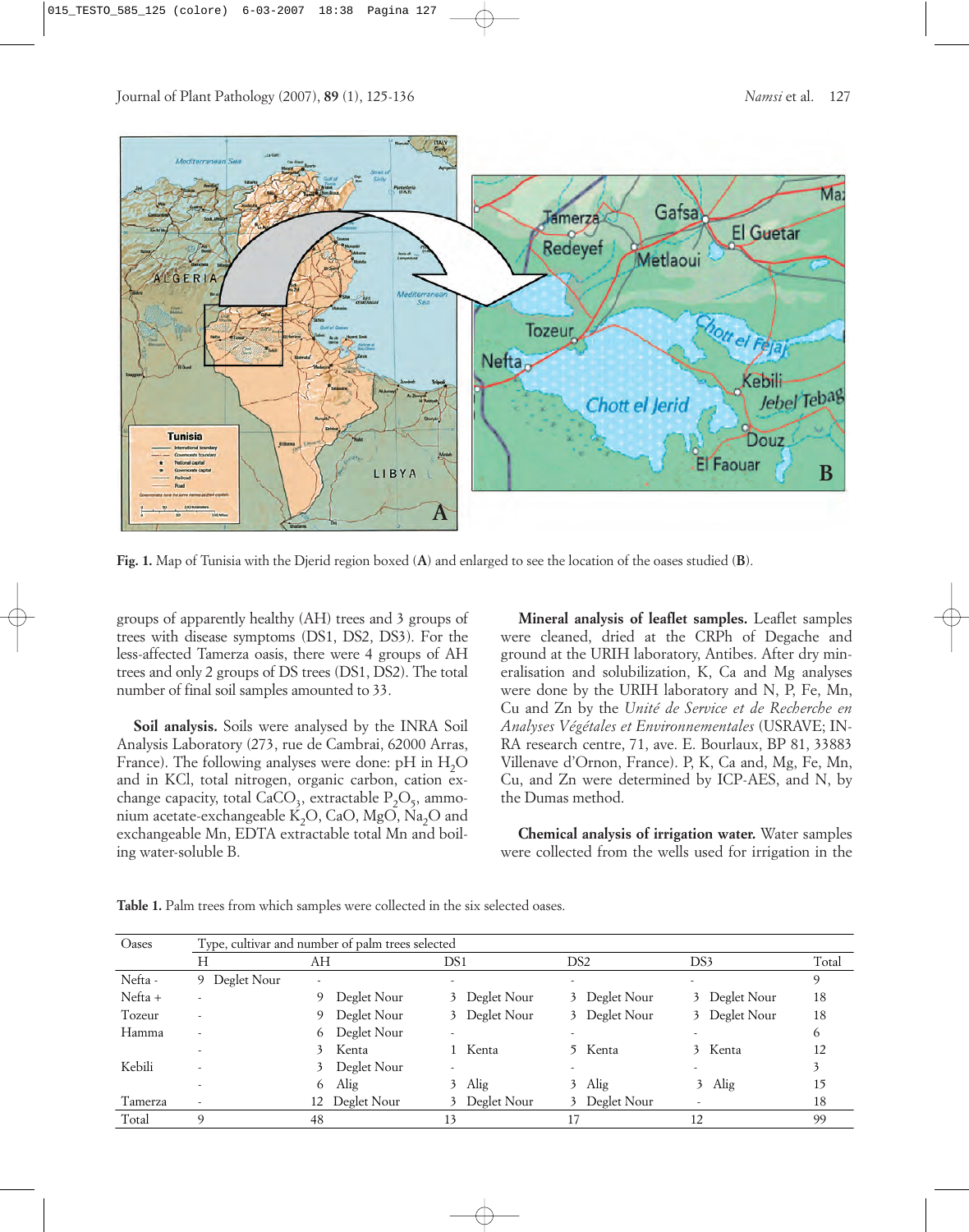oases studied. The pH, conductivity and mineral analysis of Cl,  $SO_4$ ,  $NO_3$ ,  $H_2PO_4$ , K, Ca, Na and Mg were determined at the URIH laboratory.

**Analysis of RNAs associated with MFC (MFC-RNAs).** Total RNAs were extracted from fresh leaflet samples (500 mg), according to the SDS/potassium acetate method (Astruc *et al*., 1996*;* Cañizares *et al.*, 1998), and the preparations were subjected to non-ionic cellulose chromatography to obtain dsRNA-enriched preparations (Franklin, 1966; Semancik, 1986). The cellulose was washed twice with STE-17% ethanol, and the dsRNAs bound to the cellulose were eluted with STE. The RNAs were concentrated by ethanol precipitation and resuspended in 50 µl of water. A DIG-labelled bifunctional DNA probe was synthesized by PCR amplification using as template a plasmid containing a 564 bp insert with partial sequences of the intergenic region located between the tRNA-Arg gene and the rRNA 5S gene, and the *atpE* gene (Namsi *et al.*, 2006). Aliquots (4 µl) of dsR-NA enriched preparations and two ten-fold dilutions were pre-treated in 33% formamide for 5 min at 100ºC, blotted to positively charged Nylon membranes (Roche Diagnostic, Indianapolis, IN, USA), and immobilized by UV crosslinking.

Prehybridization and hybridization were carried out in 50% formamide, and the DIG-labelled hybrids were detected with an anti-DIG-alkaline phophatase conjugate (Fab frgments) and visualized with the chemiluminiscent substrate (CSPD) (Roche Diagnostic, Indianapolis, IN, USA) (Namsi *et al.*, 2006).

**Statistical analysis.** Data were subjected to ANOVA and the means were compared with Newman and Keuls test. Mn data were also analyzed by ANOVA and scatterplots using the Statgraphics Plus 5.1 package (Stat-Point, Inc., Herndon, VA, USA). Factor analysis was performed with the SPS program (CACI International Inc., Arlington, USA).

#### **RESULTS**

**Manganese content of leaflets.** The manganese contents of the 9 juvenile and the 9 adult leaflet samples from the MFC-free Nefta – oasis, as well as the 18 juvenile and the 18 adult leaflet samples from each of the five MFC-affected oases are summarized in Fig. 2. The Mn content of juvenile leaflets was significantly lower than that of adult leaflets, and ranged from 5.7 to 8.6 mg/kg. No significant differences in Mn content were seen among the juvenile leaflets from the six oases. With adult leaflets, the Mn content was clearly different between the MFC-free Nefta – oasis with 31.4 mg/kg Mn, and the four oases most affected by MFC with only 14.3 to 16.6 mg/kg Mn. The least-affected Tamerza oasis had



**Fig. 2.** Manganese content of juvenile and adult date palm leaflets collected in a healthy oasis (Nefta -), and five MFC-affected oases (Nefta +, severely affected; Tozeur, moderately affected; Hamma, moderately affected; Kebili, weakly affected, and Tamerza, very weakly affected). The interaction plot shows the mean values and the 95% confidence LSD intervals.

an intermediate value (21.9 mg/kg).

In Fig. 3A, the Mn data from the 99 adult leaflet samples (see Table 1) have been subjected to ANOVA in order to illustrate the Mn content of leaflets per category of trees.

The leaflets from the healthy trees (H) of the diseasefree Nefta – oasis had the highest Mn content (31.4 mg/kg). The leaflets from the apparently healthy trees (AH) in the MFC-affected oases had significantly less Mn (21.7 mg/kg) than the leaflets from the healthy trees (H). The leaflets from the symptomatic trees DS1, DS2, and DS3 had the lowest Mn contents, and these values (average: 11.2 mg/kg) were significantly smaller than those for leaflets from H and AH trees. Similar conclusions could be drawn when the individual MFC-affected oases were considered. As shown on Fig. 3, B to F, in general, the leaflets from the AH trees had significantly more Mn than the DS leaflets, but there was no significant difference among the leaflets from the three categories of DS trees, even though there was a tendency for the DS3 leaflets to have the lowest amount of Mn. In Fig. 3, B to F, the LSD intervals (bar size) are rather large because of the relatively small sample sizes.

**Other elements in date palm leaflets.** As shown in Table 2, for adult leaflets, there were no significant differences among the six oases regarding N, P, Ca, Mg, and B, but the amount of K in the leaflets was significantly higher in the Tozeur oasis than in the Nefta – and Tamerza oases. Regarding juvenile leaflets, there were differences among oases for N, K, Ca, Mg, and B, but not for P.

**Soil texture.** As shown in Table 3, the soils of the Nefta -, Nefta +, Tozeur, and Hamma oases were poor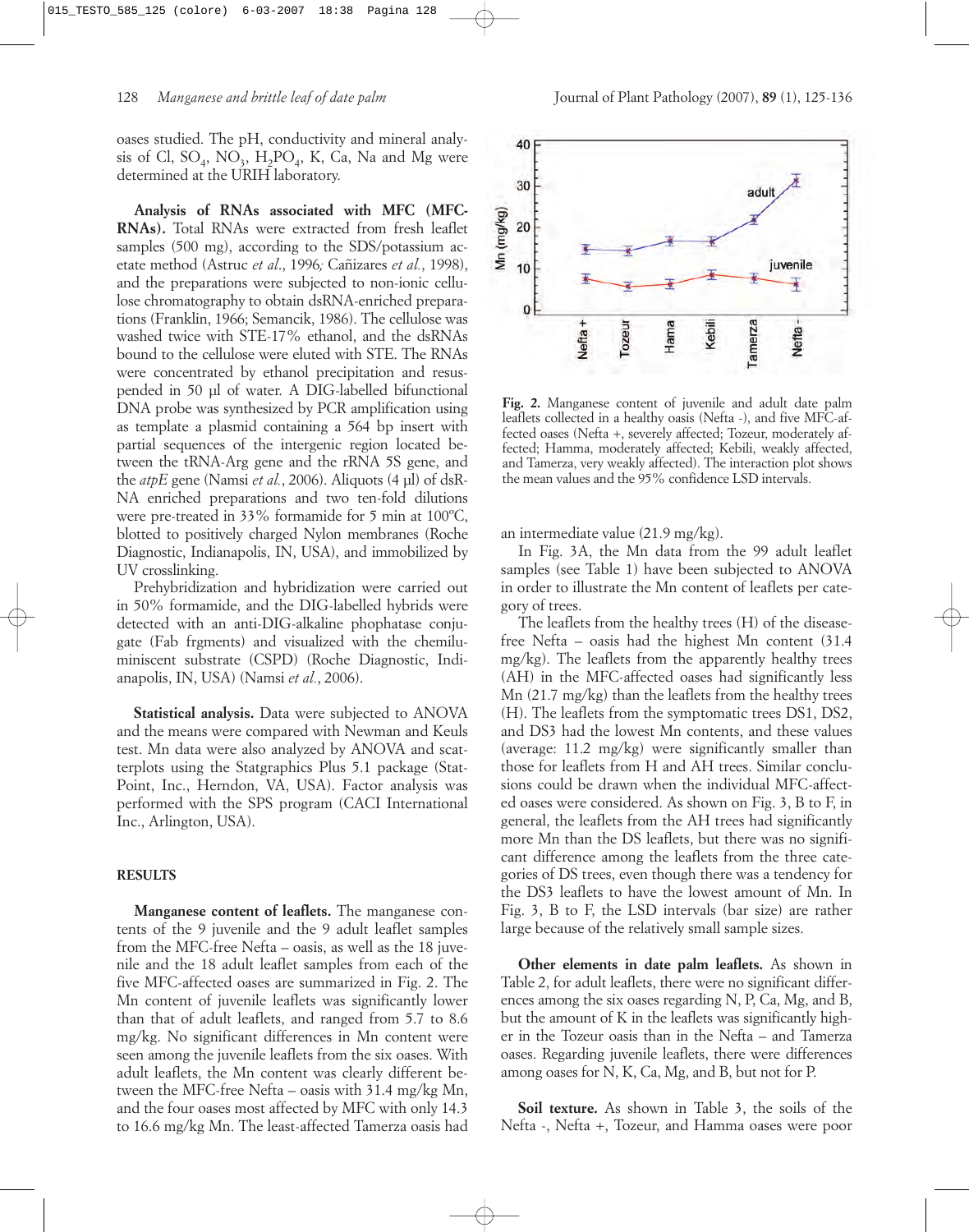

**Fig. 3.** Manganese content and presence of MFC-RNAs in adult date palm leaflets collected in one healthy and five MFC-affected oases. The interaction plots show the Mn mean values, and 95% confidence LSD intervals, for leaflets collected from: symptomless trees (H) in the healthy Nefta oasis, and from the following trees in the five MFC-affected oases: apparently healthy trees (AH), trees with mild disease symptoms (DS1), moderate disease symptoms (DS2), and severe disease symptoms (DS3). (**A**) Interaction plot showing the average mean Mn values of the six selected oases. (**B-F**) Interaction plots showing the mean Mn values of each MFC-affected oasis. The results of MFC-RNAs analyses are summarized below each plot. Figures represent the number of samples with a positive hybridization signal for each disease condition over the total number of samples analyzed in each oasis.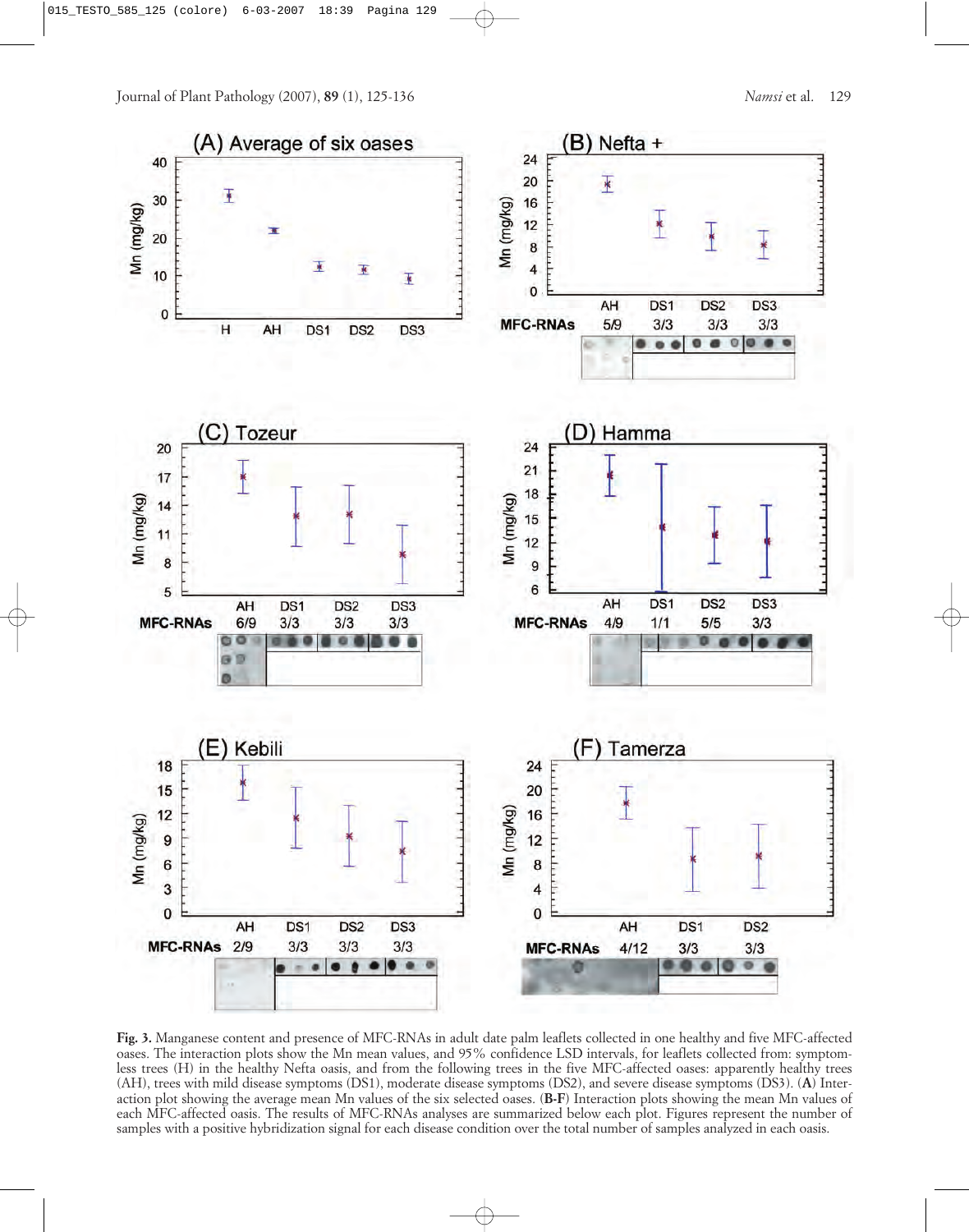| Oases          |            | Mineral elements in adult leaflets    |                      |                      |             |                   |
|----------------|------------|---------------------------------------|----------------------|----------------------|-------------|-------------------|
|                | $N$ (% dw) | $P$ (% dw)                            | $K$ (% dw)           | Ca (% dw)            | $Mg$ (% dw) | B(mg/kg)          |
| Nefta -        | 1.66       | 0.092                                 | 1.22 a               | 0.48                 | 0.20        | 33.7              |
| $Nefta +$      | 1.55       | 0.081                                 | 1.39<br>ab           | 0.47                 | 0.21        | 25.0              |
| Tozeur         | 1.43       | 0.117                                 | 1.76 <sub>b</sub>    | 0.26                 | 0.18        | 28.2              |
| Hamma          | 1.65       | 0.101                                 | 1.46 ab              | 0.41                 | 0.24        | 25.3              |
| Kebili         | 1.74       | 0.118                                 | 1.46<br>ab           | 0.44                 | 0.20        | 22.6              |
| Tamerza        | 1.43       | 0.097                                 | 1.27 a               | 0.33                 | 0.22        | 30.2              |
| F (calculated) | 1.14       | 2.26                                  | 3.03                 | 0.89                 | 1.45        | 2.19              |
| $F(P=5\%)$     | 2.57       | 2.57                                  | 2.57                 | 2.57                 | 2.57        | 2.57              |
|                |            |                                       |                      |                      |             |                   |
|                |            |                                       |                      |                      |             |                   |
| Oases          |            | Mineral elements in juvenile leaflets |                      |                      |             |                   |
|                | $N$ (% dw) | $P$ (% dw)                            | $K$ (% dw)           | Ca (% dw)            | $Mg$ (% dw) | B(mg/kg)          |
| Nefta -        | 1.02<br>ab | 0.117                                 | 1.83 a               | 0.09<br>ab           | $0.087$ a   | 6.38a             |
| $Nefta +$      | 1.00<br>ab | 0.173                                 | 1.82 a               | 0.19<br>bc           | $0.133$ ab  | 9.92 <sub>b</sub> |
| Tozeur         | 1.33<br>b  | 0.143                                 | 2.06 <sub>b</sub>    | 0.11<br>ab           | $0.117$ ab  | 10.95 b           |
| Hamma          | ab<br>1.15 | 0.130                                 | 1.79<br><sub>a</sub> | 0.18<br>bc           | 0.148 b     | 9.02 ab           |
| Kebili         | 1.13<br>ab | 0.140                                 | 1.77a                | 0.27<br>$\mathbf{C}$ | 0.172 b     | 10.97 b           |
| Tamerza        | 0.91<br>a  | 0.137                                 | 1.98 ab              | 0.07<br>a            | $0.068$ a   | 11.47 b           |
| F (calculated) | 3.56       | 0.430                                 | 5.98                 | 7.91                 | 7.91        | 3.12              |

Table 2. Mineral analysis of adult and juvenile leaflets from six oases<sup>1</sup>.

1Data were subjected to ANOVA and Newman and Keuls test. Figures followed by the same letter within columns are not significantly different.

in clay and silt, and rich in sand. However, the soil of the Tamerza oasis had more silt than the soils of the other oases. Previous soil analyses (data not shown) have indicated the same to be true also for the Kebili oasis. Thus, these soils range from sandy (Nefta -, Nefta +, Hamma) to sandy silt (Tozeur) and silt (Kebili, Tamerza). With such characteristics and in spite of their differences, the soils of these six oases do not retain much water and are sensitive to drought.

**Chemical analysis of soils.** The chemical compositions of the soils, subjected to ANOVA and Newman and Keuls test, are given in Table 4. In all cases, the pH was high and most often above 8.0. All soils, but especially those from the 80 cm depth, had a low cation exchange capacity, and were very poor in organic matter and nitrogen. The  $P_2O_5$  concentrations varied from low (0.06)  $g/kg$ ) to high (0.54  $g/kg$ ), and those of K<sub>2</sub>O from 0.08 to 0.18, according to the oases. The concentrations of total CaCO<sub>2</sub> were particularly high in the Tozeur and Tamerza oases, and those of CaO, lowest in the Nefta + and Hamma oases. In all oases, the concentrations of MgO were generally high. The smallest concentration of  $Na<sub>2</sub>O$  occurred in the Tamerza oasis, and the largest in the Tozeur and Kebili oases. The sulphate concentration in the soil of the Tozeur oasis had also been determined in an independent analysis, and was found to be very high, 1.29 mg/kg.

**Manganese and boron in the soil.** The concentrations of EDTA-extractable total Mn, ammonium acetate-exchangeable Mn, and boiling water-soluble B, are indicated in Table 5.

The soils of the Tozeur oasis, with high MFC incidence, and the Kebili oasis, with low disease incidence, had the highest boron concentrations. Regarding Mn, the "80 cm" soil of the Nefta + oasis, where the incidence of MFC is greatest, had an exchangeable-Mn concentration of 5.56 mg/kg, almost twice as high as that of the Nefta – soil  $(2.83 \text{ mg/kg})$ .

The same trend was shown by the "20cm" soils. Inversely, the Tamerza and Kebili oases, where disease incidence was lowest, had the lowest exchangeable Mn concentration in their soils. The same trends are seen with the EDTA-extractable Mn.

To extend these observations, the exchangeable Mn in the "80 cm" soils from the healthy trees (H trees) of the Nefta – oasis were compared with those from the apparently healthy trees (AH trees) and the symptomatic trees (trees DS1, DS2, and DS3) of the five MFCaffected oases. Fig. 4 A shows that the amounts of exchangeable Mn in the "H" soils and the "AH" soils were, on average, almost identical, and that the values for the "DS" soils were on average, lower than those for the H and AH soils, but not significantly different.

In Fig. 4, B to F, the exchangeable Mn in the "80 cm" soils from the symptomless, apparently healthy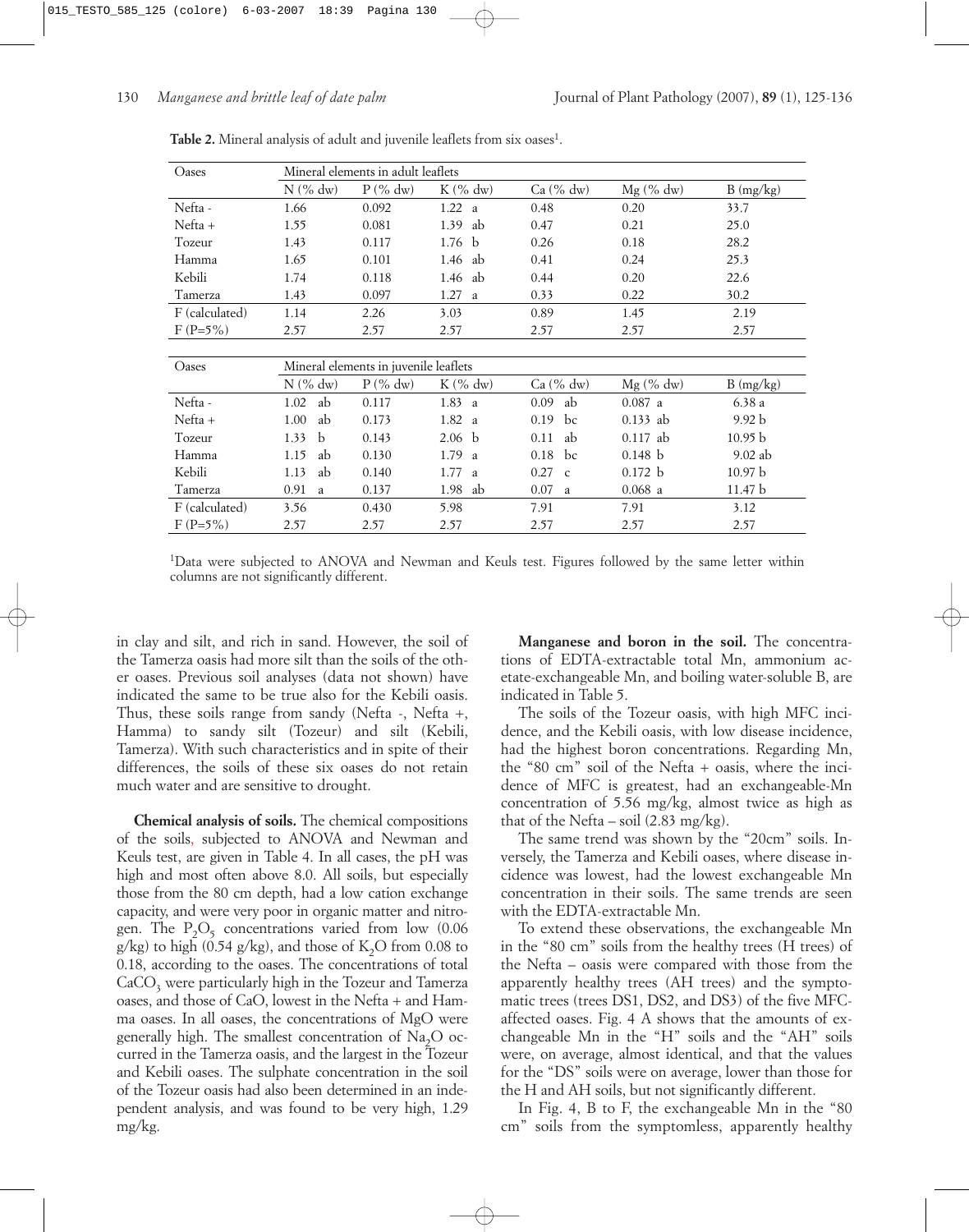| Oases          | Clay(g/kg)         |                   | Silt $(g/kg)$     |                   |                   |                   | Sand $(g/kg)$   |                    |                 |                    |
|----------------|--------------------|-------------------|-------------------|-------------------|-------------------|-------------------|-----------------|--------------------|-----------------|--------------------|
|                |                    |                   | Fine              |                   | Coarse            |                   | Fine            |                    | Coarse          |                    |
|                | $20 \text{ cm}$    | 80cm              | $20 \text{ cm}$   | 80 cm             | $20 \text{ cm}$   | 80 cm             | $20 \text{ cm}$ | 80 cm              | $20 \text{ cm}$ | 80 cm              |
| Nefta -        | 103.7 <sub>b</sub> | 169.7c            | 29.0 <sub>b</sub> | 64.0 b            | 23.0 <sub>b</sub> | 19.7 $b$          | 258.7c          | 206.3 <sub>b</sub> | 585.7 d         | 540.3 c            |
| $Nefta +$      | 93.8 <sub>b</sub>  | 54.0 b            | 18.0 ab           | 5.7 a             | $37.2 \text{ c}$  | 9.0 a             | 518.4 d         | 396.7 d            | 332.6 b         | 535.7 c            |
| Tozeur         | 152.5c             | $162.2 \text{ c}$ | 50.7c             | 60.7 <sub>b</sub> | $29.3 \text{ c}$  | 26.5 <sub>b</sub> | 335.8c          | 287.8 c            | 431.7 c         | 462.8 <sub>b</sub> |
| Hamma          | 50.8a              | 43.2 a            | 9.8a              | 7.5 a             | 11.3a             | 7.0 a             | 131.7a          | 118.0a             | 796.3 e         | 824.3 d            |
| Kebili         | na                 | na                | na                | na                | na                | na                | na              | na                 | na              | na                 |
| Tamerza        | 235.7 <sub>d</sub> | 194.3 d           | 217.5 d           | 232.0c            | 108.2 d           | $108.5 \text{ c}$ | 198.7 b         | 194.0 <sub>b</sub> | 240.0 a         | 271.0a             |
| F (calculated) | 273.1              | 376.06            | 309.9             | 245.51            | 438.1             | 223.59            | 171.2           | 7.72               | 242.0           | 188.39             |
| $F(P=5\%)$     | 2.43               | 2.43              | 2.43              | 2.43              | 2.43              | 2.43              | 2.43            | 2.43               | 2.43            | 2.43               |

| Oases                                                                                                                               | Clay $(g/kg)$   |                |                        | Silt $(g/kg)$      |                                |                    |                       | Sand $(g/kg)$     |                         |                    |                   |                             |
|-------------------------------------------------------------------------------------------------------------------------------------|-----------------|----------------|------------------------|--------------------|--------------------------------|--------------------|-----------------------|-------------------|-------------------------|--------------------|-------------------|-----------------------------|
|                                                                                                                                     |                 |                |                        | Fine               |                                | Coarse             |                       | Fine              |                         |                    | Coarse            |                             |
|                                                                                                                                     | $20 \text{ cm}$ |                | 80cm                   | $20 \text{ cm}$    | 80 cm                          | $20 \text{ cm}$    | $80\ {\rm cm}$        | $20\;{\rm cm}$    |                         | 80 cm              | $20 \text{ cm}$   | $80 \text{ cm}$             |
| Nefta -                                                                                                                             | 103.7 b         |                | 169.7 с                | $29.0\ \mathrm{b}$ | 64.0 <sub>b</sub>              | 23.0 <sub>b</sub>  | 19.7 b                | 258.7 c           |                         | 206.3 b            | 585.7 d           | 540.3 с                     |
| Nefta +                                                                                                                             | 93.8 b          |                | 54.0 b                 | 18.0 ab            | 5.7 a                          | 37.2 c             | $9.0\quad a$          | 518.4 d           |                         | 396.7 d            | 332.6 b           | 535.7 c                     |
| Tozeur                                                                                                                              | 152.5 с         |                | 162.2 с                | 50.7 c             | 60.7 <sub>b</sub>              | 29.3 с             | 26.5 <sub>b</sub>     | 335.8 c           |                         | 287.8 с            | 431.7 c           | 462.8 b                     |
| Hamma                                                                                                                               | 50.8 a          |                | 43.2 a                 | $9.8\,$ a          | 7.5 a                          | 11.3a              | $7.0\phantom{0}$ a    | 131.7 a           |                         | 118.0 a            | 796.3 e           | 824.3 d                     |
| Kebili                                                                                                                              | na              |                | $\rm na$               | $\rm na$           | na                             | na                 | na                    | $\mathrm{na}$     |                         | $\mathrm{na}$      | $\mathrm{na}$     | na                          |
| Tamerza                                                                                                                             | 235.7 d         |                | 194.3 d                | 217.5 d            | 232.0 с                        | 108.2 d            | 108.5 c               | 198.7 b           |                         | 194.0 b            | 240.0 a           | 271.0 a                     |
| F (calculated)                                                                                                                      | 273.1           |                | 376.06                 | 309.9              | 245.51                         | 438.1              | 223.59                | 171.2             |                         | 7.72               | 242.0             | 188.39                      |
| $F(P=5\%)$                                                                                                                          | 2.43            |                | 2.43                   | 2.43               | 2.43                           | 2.43               | 2.43                  | 2.43              |                         | 2.43               | 2.43              | 2.43                        |
| Oases                                                                                                                               | pH water        |                | pH KCl                 |                    | Total CaCO <sub>3</sub> (g/kg) |                    | Organic matter (g/kg) |                   | Nitrogen (g/kg)         |                    | Carbon (g/kg)     |                             |
|                                                                                                                                     | $20 \text{ cm}$ | 80 cm          | $20 \text{ cm}$        | 80 cm              | $20 \text{ cm}$                | 80 cm              | $20 \text{ cm}$       | 80 cm             | $20 \text{ cm}$         | 80 cm              | $20 \text{ cm}$   | 80 cm                       |
| Nefta -                                                                                                                             | 8.0 a           | 8.1 a          | 7.8a                   | 7.9 a              | 65.3 b                         | $40.0\ \mathrm{b}$ | 8.13 b                | 3.97 b            | 0.45 b                  | $0.13\,$ a         | 4.71 b            | 2.33 b                      |
| Nefta +                                                                                                                             | 8.3 с           | 8.4 с          | 8.1 b                  | 8.2 с              | 88.6 с                         | 53.4 b             | 8.94 b                | 2.88 a            | 0.41 <sub>b</sub>       | $0.09\ a$          | 5.22 b            | 2.56 <sub>b</sub>           |
|                                                                                                                                     |                 | 8.2 b          | 8.0 <sub>b</sub>       | 8.1 bc             | 119.0 d                        | 129.3 с            | 12.08 с               | 4.33 b            | $0.56$ c                | $0.18\ \mathrm{b}$ | $7.03$ c          | 2.53 b                      |
|                                                                                                                                     | 8.1 b           |                |                        | 8.4 d              | 20.8a                          | 12.2a              | 4.30 a                | 2.15 a            | 0.19 a                  | $0.10\,$ a         | 2.50a             | 1.25 a                      |
|                                                                                                                                     | 8.5 d           | 8.5 d          | 8.3 с                  |                    |                                |                    |                       |                   |                         |                    |                   |                             |
|                                                                                                                                     | 8.1 ab          | 8.0 a          | 8.1 b                  | 8.0 <sub>b</sub>   | $71.6\,\,\mathrm{b}$           | 14.7 a             | 5.83 a                | 5.83 c            | $0.28$ a                | 0.24c              | 3.39 a            | 3.39 c                      |
| Tozeur<br>Hamma<br>Kebili<br>Tamerza                                                                                                | 8.2 b           | 8.2 b          | 8.0 <sub>b</sub>       | 8.1 bc             | 348.4 e                        | 356.7 d            | 22.53 d               | 9.32 d            | $1.21$ d                | $0.31$ d           | 13.09 d           | 5.42 d                      |
|                                                                                                                                     | 39.06           | 39.06          | 34.96                  | 34.96              | 1578.8                         | 383.2              | 75.77                 | 81.85             | 89.6                    | 38.60              | 75.8              | 53.02                       |
|                                                                                                                                     | 2.26            | 2.26           | 2.26                   | 2.26               | 2.26                           | 2.26               | 2.26                  | 2.26              | 2.26                    | 2.26               | 2.26              | 2.26                        |
|                                                                                                                                     | CEC (cmol/kg)   |                | K <sub>2</sub> O(g/kg) |                    | CaO(g/kg)                      |                    | MgO(g/kg)             |                   | Na <sub>2</sub> O(g/kg) |                    | $P_2O_5(g/kg)$    |                             |
|                                                                                                                                     | $20 \text{ cm}$ | 80 cm          | $20 \text{ cm}$        | 80 cm              | $20 \text{ cm}$                | 80 cm              | $20 \text{ cm}$       | 80 cm             | 20 cm                   | 80 cm              | $20 \text{ cm}$   | 80 cm                       |
|                                                                                                                                     | $3.67$ c        | 2.50 ab        | $0.09\;$ a             | 0.08a              | 31.1 b                         | $67.8\,$ c         | 0.30a                 | $0.15\quad a$     | 0.18a                   | $0.16$ a           | 0.39c             | 0.16 <sub>b</sub>           |
|                                                                                                                                     | 4.86 e          | 2.86 bc        | 0.15 <sub>b</sub>      | 0.08a              | 10.8a                          | 9.2 a              | 0.48 <sub>b</sub>     | 0.25 bc           | 0.41 <sub>b</sub>       | $0.18$ a           | 0.26 <sub>b</sub> | $0.14\text{ }b$             |
|                                                                                                                                     | 4.10 d          | 3.05c          | 0.18 <sub>b</sub>      | 0.15 <sub>b</sub>  | 49.1 с                         | 59.7 b             | 0.51 <sub>b</sub>     | $0.35$ d          | 0.53c                   | $0.50\ c$          | 0.31 <sub>b</sub> | $0.19$ c                    |
|                                                                                                                                     | 3.22 b          | 2.53 ab        | $0.09$ a               | 0.10a              | $10.7\,$ a                     | 9.9 a              | $0.29$ a              | 0.22 <sub>b</sub> | 0.18a                   | $0.17\;$ a         | 0.12a             | 0.06 a                      |
|                                                                                                                                     | 2.42 a          | 2.38 a         | $0.09$ a               | 0.10a              | 14.7 a                         | 71.4 с             | 0.32a                 | $0.29$ c          | 0.41 <sub>b</sub>       | 0.40 <sub>b</sub>  | 0.13a             | 0.06 a                      |
|                                                                                                                                     | 6.20 f          | 3.65 d         | 0.17 <sub>b</sub>      | 0.16 <sub>b</sub>  | 44.1 c                         | 62.1 <sub>b</sub>  | $0.71$ c              | 0.44 e            | 0.12a                   | $0.09$ a           | $0.54$ d          |                             |
| F (calculated)<br>$F(P=5\%)$<br>Oases<br>Nefta -<br>Nefta +<br>Tozeur<br>Hamma<br>Kebili<br>Tamerza<br>F (calculated)<br>$F(P=5\%)$ | 113.2<br>2.26   | 104.19<br>2.26 | 25.24<br>2.26          | 10.57<br>2.26      | 156<br>2.26                    | 351.95<br>2.26     | 156<br>2.26           | 351.95<br>2.26    | 32<br>2.26              | 70.5<br>2.26       | 43.7<br>2.26      | $0.30\ d$<br>104.19<br>2.26 |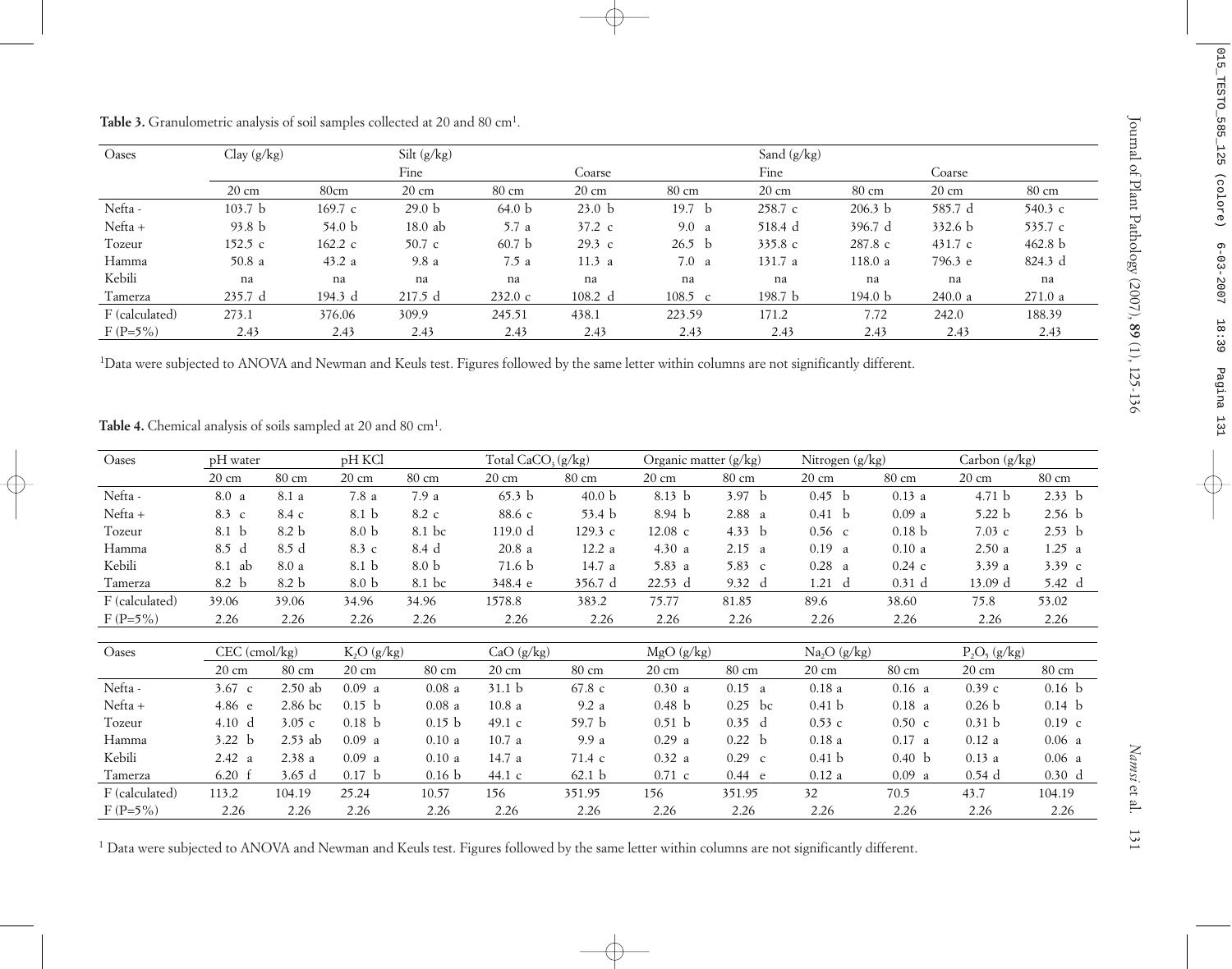palms (AH trees) within a given MFC-affected oasis was compared with that in the soils from symptomatic trees (trees DS1, DS2, and DS3) of the same oasis. In the Nefta  $+$  oasis (Fig. 4, B), the value for exchangeable Mn in the AH soil was significantly lower than that in the "DS" soil, while in the oases of Hamma (Fig. 4, D), Kebili (Fig. 4, E), and Tamerza (Fig. 4, F), it was the opposite, the Mn value for the AH soil being significantly higher than that for the DS soil. A third

situation was observed in the Tozeur oasis (Fig. 4, C), where the values for the AH soil and the DS soil were the same.

**Relationship between the manganese content in leaflets and the amount of echangeable Mn in the soil.** This relationship is shown in the scatterplot of Fig. 5, A in which symptomless (H, AH) trees are labelled in blue and diseased (DS1, DS2, DS3) trees are labelled in red.



**Fig. 4.** Amount of exchangeable manganese in soil samples collected at 80 cm depth. The interaction plots show the mean Mn values, and 95% confidence LSD intervals, for soils collected around: symptomless trees (H) in the healthy Nefta oasis, and apparently healthy trees (AH) and MFC-affected trees (D) in the five MFC-affected oases. (**A**) Interaction plot showing the average mean Mn values of the six selected oases. (**B-F**) Interaction plots showing the mean Mn values of each MFC-affected oasis.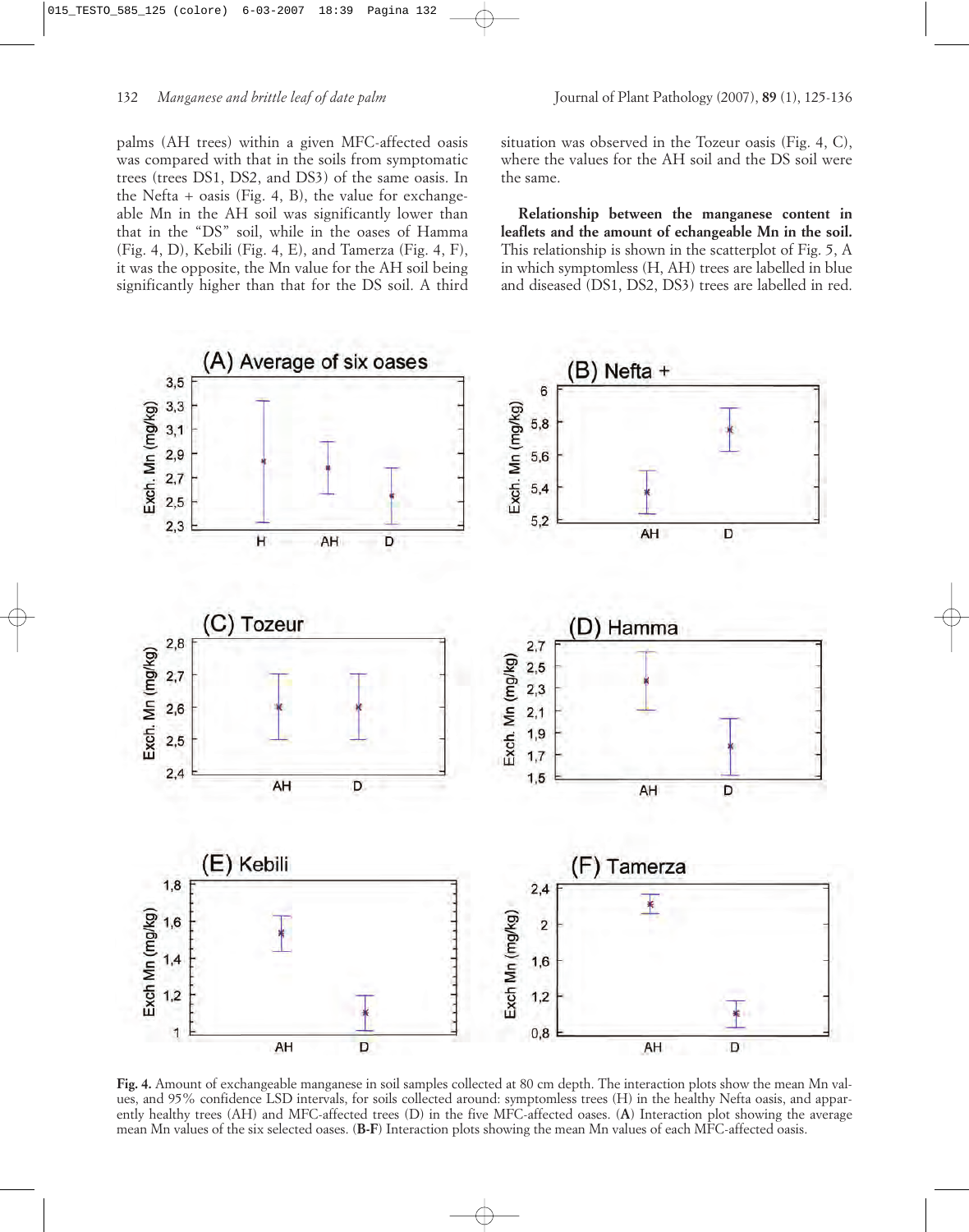The scatterplot canonically represents the existence of a relationship between trees with MFC symptoms (in red) and low Mn content in leaflets. Most trees appear to be clustered in the lower half of the scatterplot, indicating that they are growing in soils with a content of exchangeable Mn of around 3 mg/kg or lower, regardless of their disease status. Some trees, however, are clustered in the upper half of the plot, showing that they are growing in soils with a content of exchangeable Mn of around 4.5 mg/kg or higher, regardless of their disease status. The scatterplot of Fig. 5, B, is similar to that of Fig. 5, A, but the trees have been labelled according to the oasis in which they grow: one label for the trees growing in Hamma, a second label for those in Kebili, and so on for the six oases. The scatterplot of Fig. 5, B complements that of Fig. 5, A, and shows that the variability observed in exchangeable Mn in the soil is mostly due to the presence of higher amounts of Mn in the Nefta + soils.

The four major variables studied (MFC status, leaf Mn content, exchangeable Mn and EDTA-extractable total Mn in soil) were subjected to factor analysis with varimax rotation, to obtain a small number of factors which account for most of the variability in the four variables. In our case (Table 6), three factors accounted for 98% of the variability and a fourth factor was considered as residual variability. Factor 1, which accounts for 48.17 % of the variability, is marked by high loadings on exchangeable Mn and EDTA extractible total Mn in the soils, and low loadings of the other two variables (Mn content in leaves and MFC status). Factor 2 and factor 3, which account for 25.18% and 24.8% of the variability, respectively, are marked by high loadings of Mn content in the leaves and the MFC status, and low loadings of the other two variables (exchangeable Mn and EDTA extractable total Mn in the soil) (Table 7).

Factor 2 and factor 3 explain the relationship between MFC status and leaf Mn content as shown in Table 7, factor 2 explains this relationship from the Mn



**Fig. 5.** Scatterplots illustrating the relationship between the manganese content in leaflets and the amount of exchangeable Mn in the soil. **A**) Symptomless trees (H, AH) are labelled in blue, and MFC-affected trees (DS1, DS2, DS3) in red. **B**) The trees of each oasis are labelled differently.

content in the leaves whereas factor 3 does it from the MFC status. In both instances there is an inverse correlation between these two variables, meaning that MFC symptoms are associated with low Mn in leaves. All

| Oases          | Mn (EDTA)<br>(mg/kg) |                  | Exchangeable $\overline{\mathrm{Mn}}$<br>(mg/kg) |           | Boron<br>(mg/kg)      |                       |
|----------------|----------------------|------------------|--------------------------------------------------|-----------|-----------------------|-----------------------|
|                | $20 \text{ cm}$      | 80 cm            | $20 \text{ cm}$                                  | 80 cm     | $20 \text{ cm}$       | 80 cm                 |
| Nefta -        | 6.90 $\,$ c          | 3.33 b           | 3.70 $\,$ c                                      | 2.83 d    | 0.48<br><sub>a</sub>  | 0.20<br><sub>a</sub>  |
| $Nefta +$      | 7.88<br>d            | $7.12 \text{ c}$ | - d<br>5.24                                      | 5.56 e    | 0.64<br>$\mathcal{C}$ | 0.23<br><sub>a</sub>  |
| Tozeur         | - b<br>5.13          | 3.42 b           | 3.28<br>$\mathcal{C}$                            | 2.60 d    | 1.02<br>d             | 0.51<br>$\mathcal{C}$ |
| Hamma          | 4.48 $\,$ b          | $2.90$ ab        | 2.55<br>- b                                      | $2.15$ c  | 0.41<br><sub>a</sub>  | 0.27<br>ab            |
| Kebili         | 3.17<br>a            | 2.40 a           | 1.33<br><sub>a</sub>                             | 1.33 a    | 0.49<br>b             | 0.51<br>$\mathcal{C}$ |
| Tamerza        | 7.20<br>cd           | $3.02$ ab        | 2.41<br>b                                        | b<br>1.85 | 0.67<br>$\mathbf{C}$  | 0.28<br>b             |
| F (calculated) | 47.6                 | 70.50            | 64.65                                            | 343.36    | 90.49                 | 54.31                 |
| $F(P=5\%)$     | 2.26                 | 2.26             | 2.26                                             | 2.26      | 2.26                  | 2.26                  |

**Table 5.** Manganese and boron analysis of soil samples collected at 20 and 80 cm<sup>1</sup>.

1Data were subjected to ANOVA and Newman and Keuls test. Figures followed by the same letter within columns are not significantly different.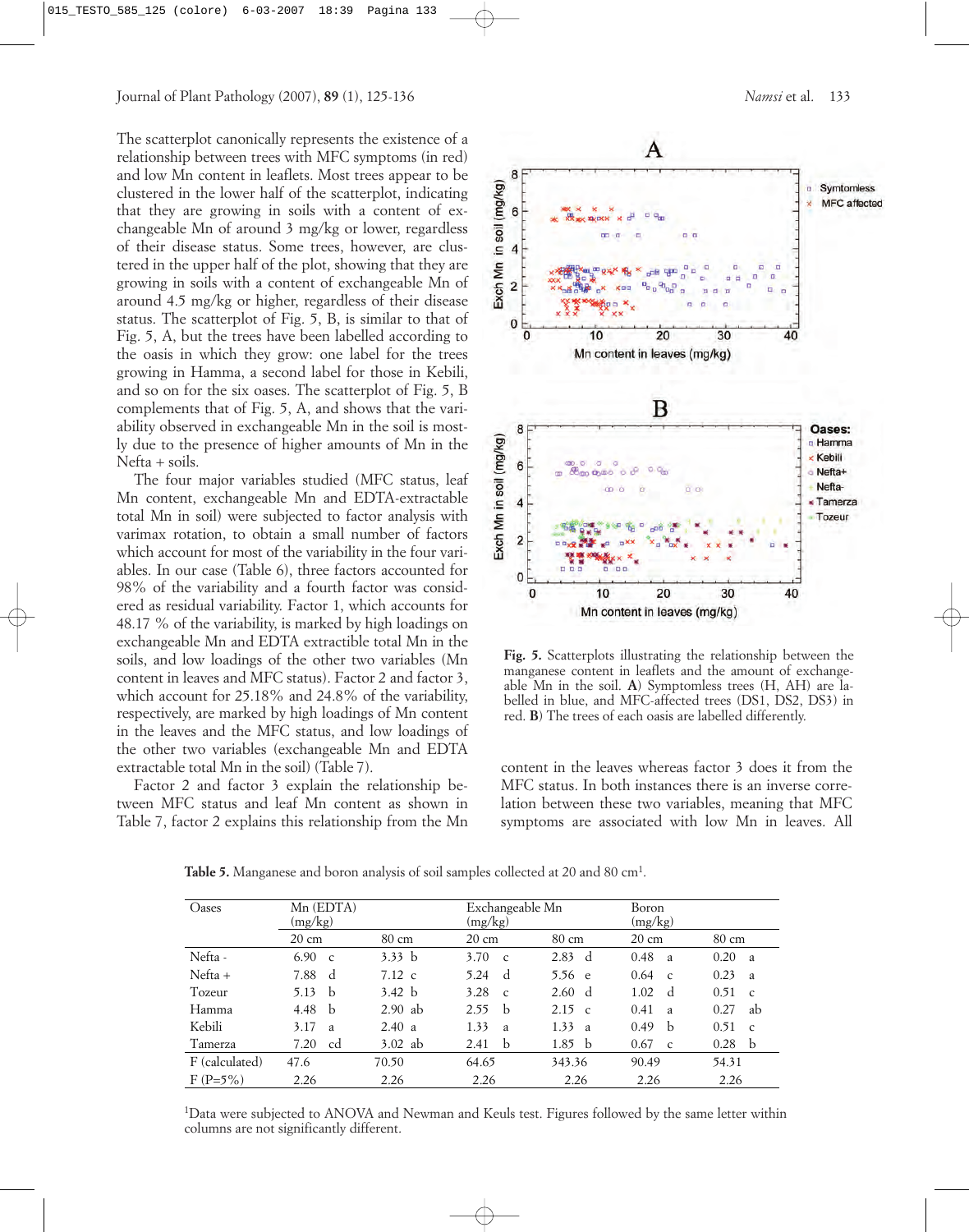

**Fig. 6.** Plot of factor loadings showing the relative load of factor 1 which accounts for 48.42% of the variability and factor 2 which accounts for 25.18% of the variability.

these considerations are also illustrated in the plot of factor loadings (Figure 6) showing that: i) as expected, a direct relationship exists between exchangeable Mn and EDTA-extractable total Mn in the soil (factor 1); ii) an indirect correlation has been found between the disease status and Mn content in the leaves (factors 2 and 3), and iii) MFC status is apparently not related to the Mn content in the soil.

**Chemical analysis of irrigation water.** Several sources of irrigation water were analysed. Their pHs range from 7.1 in Kebili to 8.2 in Nefta. Their salinities were high, with excessive amounts of Ca (104 to 426 mg/l), Mg (52) to 149 mg/l) and Na (288 to 393 mg/l), as well as Cl (462 to 710 mg/l) and  $SO_4$  (542 to 1488 mg/l). EC was high, and ranges from  $2730$  to  $4080 \text{ µS/cm}^{-1}$ .

**Presence of MFC-dsRNAs in palm leaflets.** Dot-blot hybridization analysis, using a bifunctional DNA probe that detects the MFC-RNAs, gave positive signals with all preparations from adult symptomatic leaflets collected. In general, strong hybridization signals were obtained, regardless of the symptom intensity (DS1, DS2 or  $DS3$ ) (Fig. 2 B to F).

Preparations from adult symptomless leaflets collected form apparently healthy trees (AH) in MFC-affected oases also gave positive signals, but in some samples only (Fig. 2, B to F). The hybridization signals were in general weaker than those from symptomatic leaflets. No hybridization signals were observed in preparations from adult leaflets collected from the MFC-free Nefta oasis (H) and from Germplasm Bank of Degache, included as negative controls in the hybridization tests (data not shown).

## **DISCUSSION**

The data on Mn analysis in adult leaflets, as illustrated by the scatterplots of Fig. 5, and the factor load analysis of Fig. 6 clearly show a strong inverse correlation between the concentration of Mn in leaflets and the disease. All symptomatic leaflets are deficient in Mn, and leaflets from the most affected trees (DS3 trees) have in general three to four times less Mn than leaflets from healthy trees (H trees). Even the symptomless trees (AH trees) from the affected oases are only apparently healthy, as their leaflets are already deficient in Mn, and contain only 50 to 65% of the Mn amount present in healthy leaflets. Furthermore, the MFC-dsRNA, which is present in all symptomatic trees, could be detected in several AH trees, and it is to be foreseen that these trees

**Table 6.** Principal components analysis after varimax rotation.

| Statistical factor analysis | Eigenvalues | Extraction: Principal components after varimax rotation |              |
|-----------------------------|-------------|---------------------------------------------------------|--------------|
| Value                       | Eigenvalue  | % Total Variance                                        | Cumulative % |
|                             | 1.927       | 48.170                                                  | 48.170       |
| $\mathcal{L}$               | 1.007       | 25.178                                                  | 73.348       |
|                             | 0.992       | 24.800                                                  | 98.148       |
| $\overline{4}$              | 0.074       | 1.852                                                   | 100.000      |

**Table 7.** Factor loadings (varimax normalized).

| Statistical factor analysis       | Factor Loadings (rotated)<br>Principal components |          |          |  |  |  |
|-----------------------------------|---------------------------------------------------|----------|----------|--|--|--|
| Variable                          | Factor 1                                          | Factor 2 | Factor 3 |  |  |  |
| Exchangeable Mn in soil           | 0.981                                             | $-0.033$ | $-0.017$ |  |  |  |
| EDTA-extractable total Mn in soil | 0.977                                             | $-0.021$ | $-0.079$ |  |  |  |
| Mn in leaves                      | $-0.052$                                          | 0.917    | $-0.396$ |  |  |  |
| MFC status                        | $-0.079$                                          | 0.079    | 0.910    |  |  |  |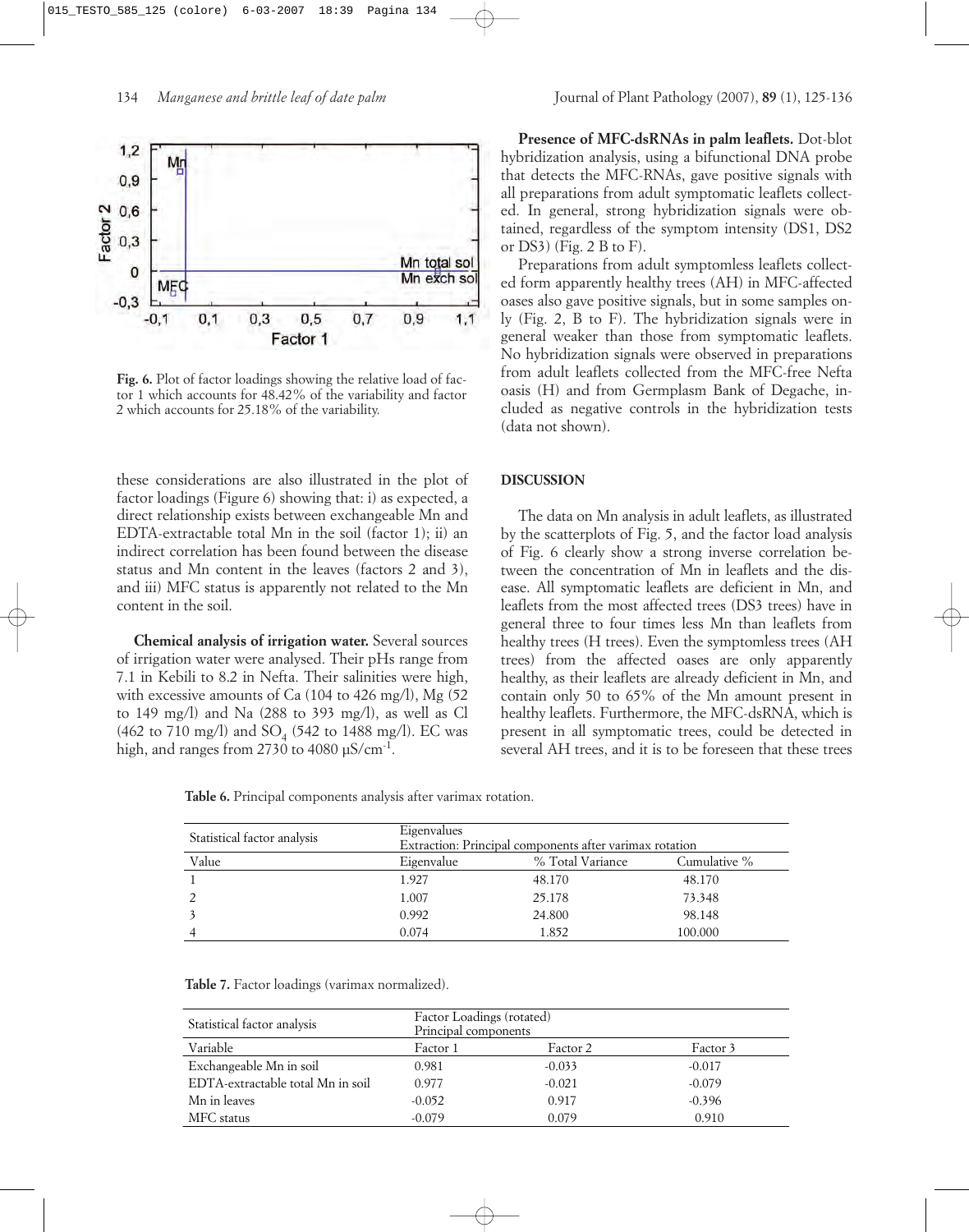will show symptoms soon. On the basis of these observations, one would not expect, within an MFC-affected oasis, the exchangeable Mn (exch-Mn) in the soil from the symptomless AH trees (AH soil) to be very different from that in the soil around the symptomatic DS trees (DS soil). Even though this is true on average (Fig. 4A), it varies among the oases, the exch-Mn in the AH soils being, identical, lower, or higher than that in the different DS soils. It even happens that, unexpectedly, the amount of exch-Mn in the soil of a MFC-affected oasis, the Nefta + oasis, is significantly higher than that in the soil of the healthy Nefta – oasis, and the lowest amount of exch-Mn is found in the soils of the two least affected oases, the Kebili and the Tamerza oases. From these paradoxical observations, as well as the factor load analysis of Fig. 6, it can be inferred that the presence of MFC symptoms is not associated with the amount of potentially exchangeable Mn or the amount of total Mn present in the soil. In fact the availability of Mn does not necessarily correlate with the presence of Mn in the soil but with the ability of the plant to assimilate it.

This situation is to be expected from the soil characteristics of the oases. In all cases, the soils are alkaline, with pHs, usually above 8. They range from sandy soils to sandy silt, and silt. They are very poor in organic matter, and their cation exchange capacity is low. In addition, the irrigation waters have high salinities. These conditions favour formation of insoluble Mn compounds, such as Mn oxides and eventually coprecipitates with  $CaCO<sub>3</sub>$ , and render the element unavailable to palm trees. Thus the Mn deficiency which affects the palm trees would probably not be due to lack of Mn in the soil, but to the element's unavailability, as already suggested previously (Riahi Sassi *et al.*, 1998; Worden *et al.*, 2002). Unavailability of Mn is probably the result of purely chemical reactions in the alkaline soils of the oasis, but biotic factors, such as bacterial oxidations of soluble  $Mn^{2+}$  to insoluble  $Mn^{3+}$  and  $Mn^{4+}$  forms (Ben Mahamud and Conforti, 1995), or involvement of mycorrhiza in Mn absorption by the palm trees, cannot be totally excluded at this moment.

In general, the MFC-affected oases are traditional oases, and do not receive as much care as the more recent, "industrial" oases, where nutrition and fertilization are more appropriate. MFC symptoms have been seen only rarely in these more modern oases. Hence, soil management, including use of manure when available, might help overcome MFC. This seems to be the case in Libya, where MFC is apparently not a problem. Also, the oasis of Kebili (Montarone, unpublished results) and Tamerza, contrary to the other oases studied, are relatively rich in clay and silt, which might favor  $Mn^{2+}$  even though exchangeable Mn is relatively low, and may explain why these two oases are the least affected. Additionally, recent conditions, such as insufficient irrigation in some traditional oases has probably

resulted in a deterioration of the physiological status of the palms, a situation that could be improved through better water management.

Finally, if MFC does not involve a pathogen, and is nothing else but Mn deficiency due to unavailability of the soil Mn to the palm trees, it should be possible to make affected trees recover solely by providing Mn to the trees by trunk injection or foliar application.

Furthermore, acidification of irrigation water through addition of phosphoric acid, easily available in local mines, would also be beneficial. These experiments are in progress.

## **ACKNOWLEDGMENTS**

These studies were partially supported by le Ministère de la Recherche Scientifique de la Technologie et du Développement des Compétence de Tunisie, the Agencia Española de Cooperación Internacional (AECI) del Ministerio de Asuntos Exteriores (project 10P/02, 77/03, and 77/04), the Programa Azahar del Ministerio de Ciencia y Tecnonolgía de España (AGL2004-06311- C02) and the Institut Français de Coopération, Embassade de France en Tunisie. We are grateful to A. Mougou, IRESA, for his constant support.

We wish to express our recognition to J.A. Quaggio (Instituto Agronomico, Centro de Solos e Recursos Ambientais, Campinas, SP, Brasil) for leaf and soil analyses, and most fruitful discussions. Our thanks go also to J. Delas for his invaluable help. We also thank E. Carbonell (Biostatistics Department, IVIA, Valencia. Spain), P. Serra Sister (Instituto de Gestión de la Innovación y del Conocimiento, UPV-CSIC, Valencia Spain) and F. Pomares (Soil Sciencies, IVIA, Valencia, Spain) for their pertinent comments and suggestions.

#### **REFERENCES**

- Astruc N., Marcos J.F., Macquaire G., Candresse T., Pallás T., 1996. Studies of diagnosis of hop stunt viroid in fruit trees: detection by molecular hybridization and relationship with specific maladies affecting peach and pear trees. *European Journal of Plant Pathology* **102**: 837-846.
- Ben Mahamud O., Conforti J., 1995. La maladie des feuilles cassantes dans les oasis du sud runisien. Travaux réalisés et synthèse des résultats. Rapport, Institut National de la Recherche Agronomique de Tunisie (INRAT), Tunis.
- Cañizares M.C., Marcos J.F., Pallás V., 1998. Studies on the incidence of hop stunt viroid in apricot trees (*Prunus armeniaca*) by using an easy and short extraction method to analyze a large number of samples. *Acta Horticulturae* **472**: 581-585.
- Franklin, R.M., 1966. Purification and properties of the replicative intermediate of the bacteriophage R17. *Proceedings of the National Academy of Science USA* **55**: 1504-1511.